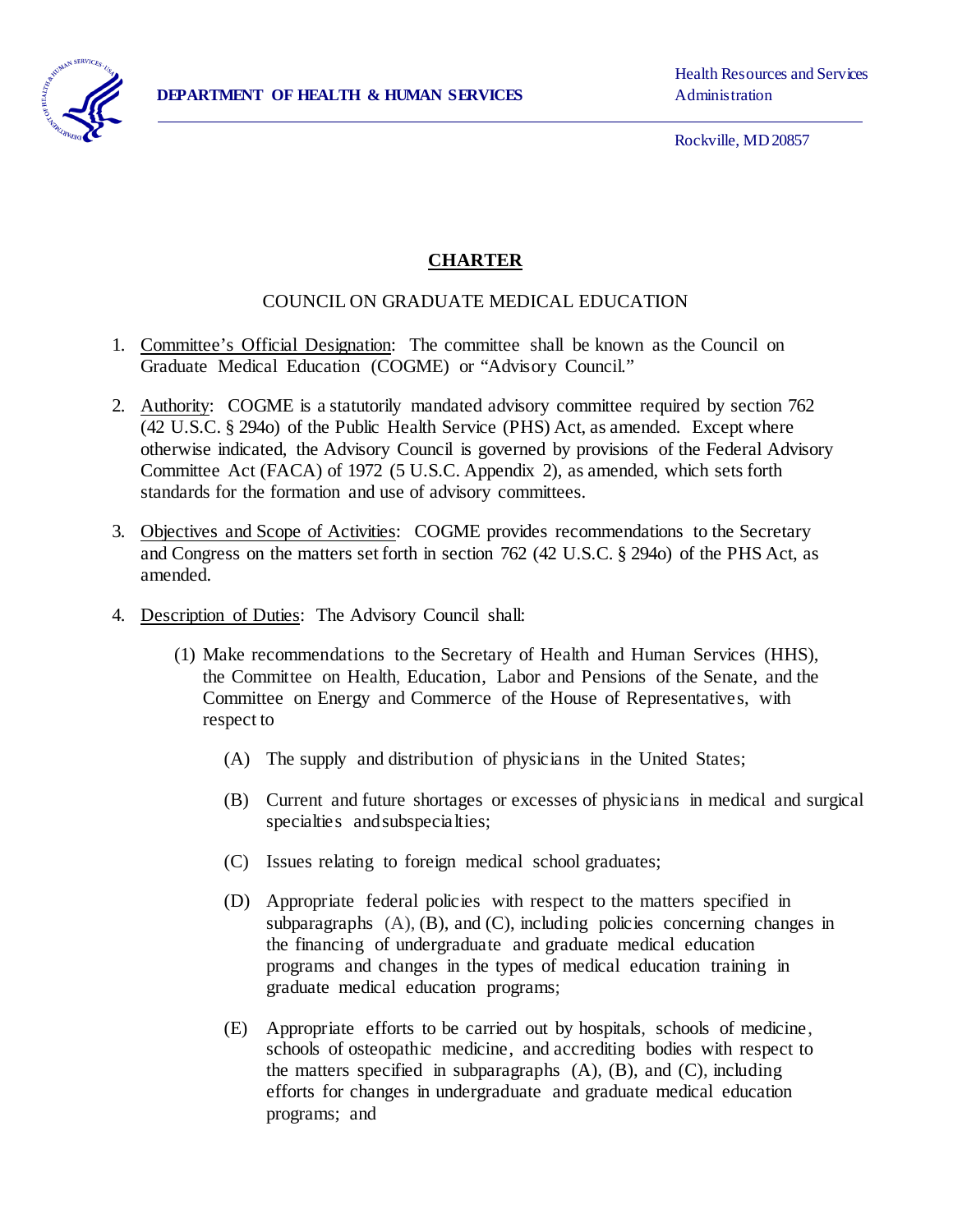- (F) Deficiencies in, and needs for improvements in, existing data bases concerning the supply and distribution of, and postgraduate training programs for, physicians in the United States and steps that should be taken to eliminate those deficiencies;
- (2) Encourage entities providing graduate medical education to conduct activities to voluntarily achieve the recommendations of the Advisory Council under  $(1)(E)$ ;
- (3) Develop, publish, and implement performance measures for programs under Title VII of the PHS Act, except for programs under Parts C or D;
- (4) Develop and publish guidelines for longitudinal evaluations (as described in section 761 (42 U.S.C. § 294n)) for programs under PHS Act, Title VII, except for programs under Parts C or D; and
- (5) Recommend appropriation levels for programs under PHS Act, Title VII, except for programs under Parts C or D;
- (6) Not later than September 30, 2023, and not less than every 5 years thereafter, the Council shall submit to the Secretary, and to the Committee on Health, Education, Labor, and Pensions of the Senate and the Committee on Energy and Commerce of the House of Representatives, a report on the recommendations described in the Description of Duties section of this Charter.

In order to carry out the provisions of the authorizing section, the Advisory Council is authorized to:

- (1) Collect such information, hold such hearings, and sit and act at such times and places, either as a whole or by subcommittee, and request the attendance and testimony of such witnesses and the production of such books, records, correspondence, memoranda, papers, and documents as the Advisory Council or such subcommittee may consider available; and
- (2) Request the cooperation and assistance of federal departments, agencies, and instrumentalities, and such departments, agencies, and instrumentalities are authorized to provide such cooperation and assistance.
- 5. Agency or Official to Whom the Committee Reports: COGME is authorized to provide advice and make policy recommendations to the Secretary of HHS, the Committee on Health, Education, Labor and Pensions of the Senate, and the Committee on Energy and Commerce of the House of Representatives.
- 6. Support: Management and support service are provided by the Bureau of Health Workforce of the Health Resources and Services Administration (HRSA).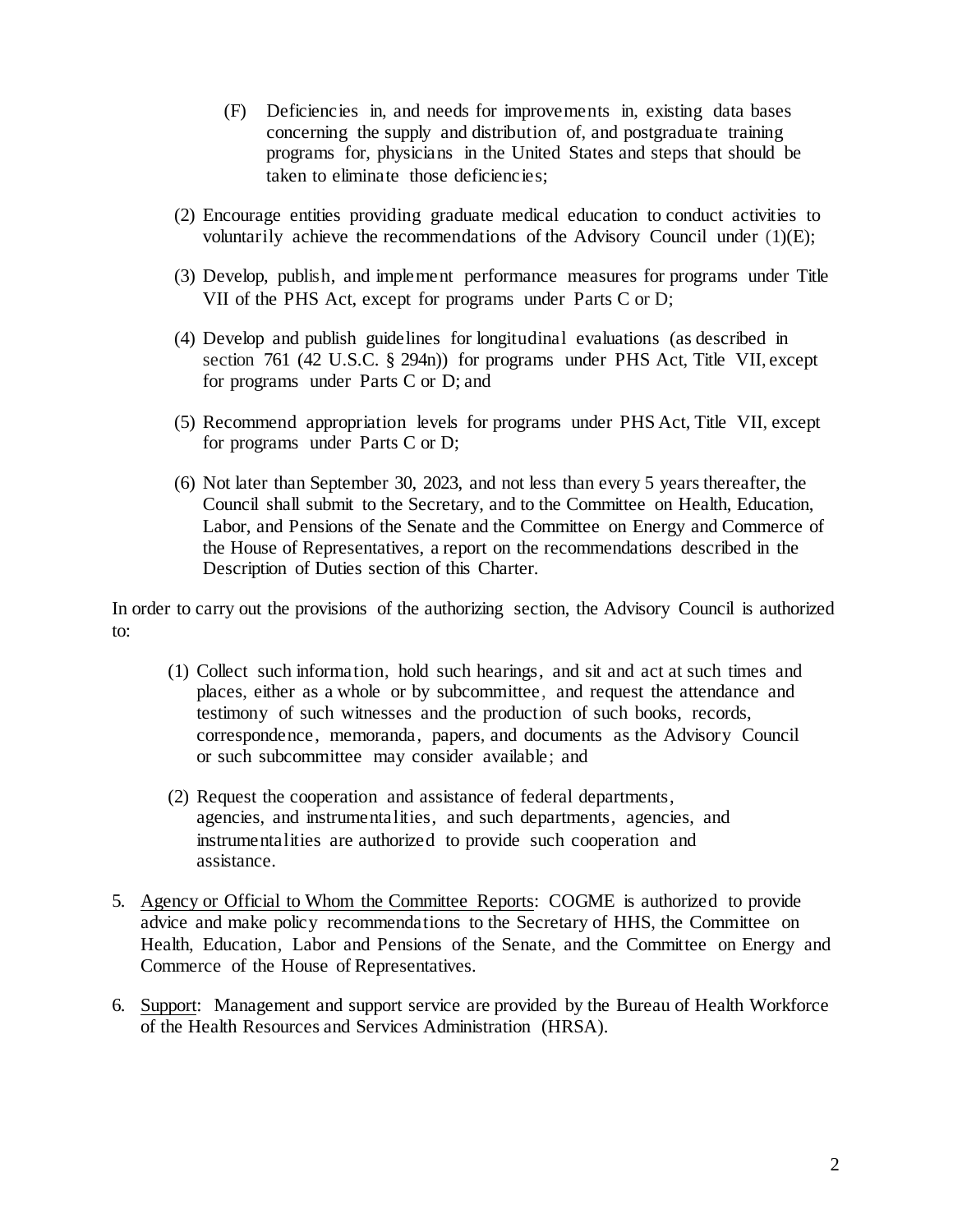- 7. Estimated Annual Operating Costs and Staff Years: The estimated annual cost for operating the COGME, including compensation and travel expenses for members but excluding staff support is \$62,494. Estimated staff support required is 1.53 FTE years at an estimated annual cost of \$320,832.
- 8. Designated Federal Officer (DFO): A permanent full-time or permanent part-time federal employee, appointed in accordance with Agency procedure, will serve as the Designated Federal Official (DFO) and ensure that all procedures are within applicable statutory, regulatory, and HHS General Administration Manual directives. The DFO (or designee appointed to serve as DFO) approves and prepares all meeting agendas, calls all Advisory Council or subcommittee meetings, attends all Advisory Council and subcommittee meetings, adjourns any meeting when the DFO (or designee appointed to serve as DFO) determines adjournment to be in the public interest, and chairs meetings when directed to do so by the Secretary.
- 9. Estimated Number and Frequency of Meetings: COGME shall meet at least twice per year. Each Advisory Council meeting must be called or approved by the DFO. Meetings shall be open to the public except as determined otherwise by the Secretary or designee in accordance with the Government in the Sunshine Act (5 U.S.C.  $552b(c)$ ) and the FACA of 1972 (5 U.S.C. appendix 2). Notice of all meetings shall be given to the public. Meetings shall be conducted and records of the proceedings kept, as required by applicable laws and departmental regulations.
- 10. Duration: Continuing.
- 11. Termination: Unless renewed by appropriate action prior to its expiration, the COGME charter will terminate 2 years from the date the charter is filed.
- 12. Membership and Designation: The COGME shall consist of 18 members: Four voting, Ex-Officio members which shall include: (1) the Assistant Secretary for Health or the designee of the Assistant Secretary; (2) the Administrator of the Centers for Medicare and Medicaid Services; (3) the Chief Medical Director of the Department of Veterans Affairs; and (4) the Administrator of the Health Resources and Services Administration. The remaining 14 members shall consist of: (5) six members appointed by the Secretary to include representatives of practicing primary care physicians, national and specialty physician organizations, foreign medical graduates, and medical student and house staff associations; (6) four members appointed by the Secretary to include representatives of schools of medicine and osteopathic medicine, and public and private teaching hospitals; and (7) four members appointed by the Secretary to include representatives of health insurers, business, and labor.

The Secretary, in appointing the 14 non-federal members, ensures a broad geographic representation of members and a balance between urban and rural educational settings. Members shall be appointed based on their competence, interest, and knowledge of the area that they represent. Non-federal members are appointed as Special Government Employees (SGEs).